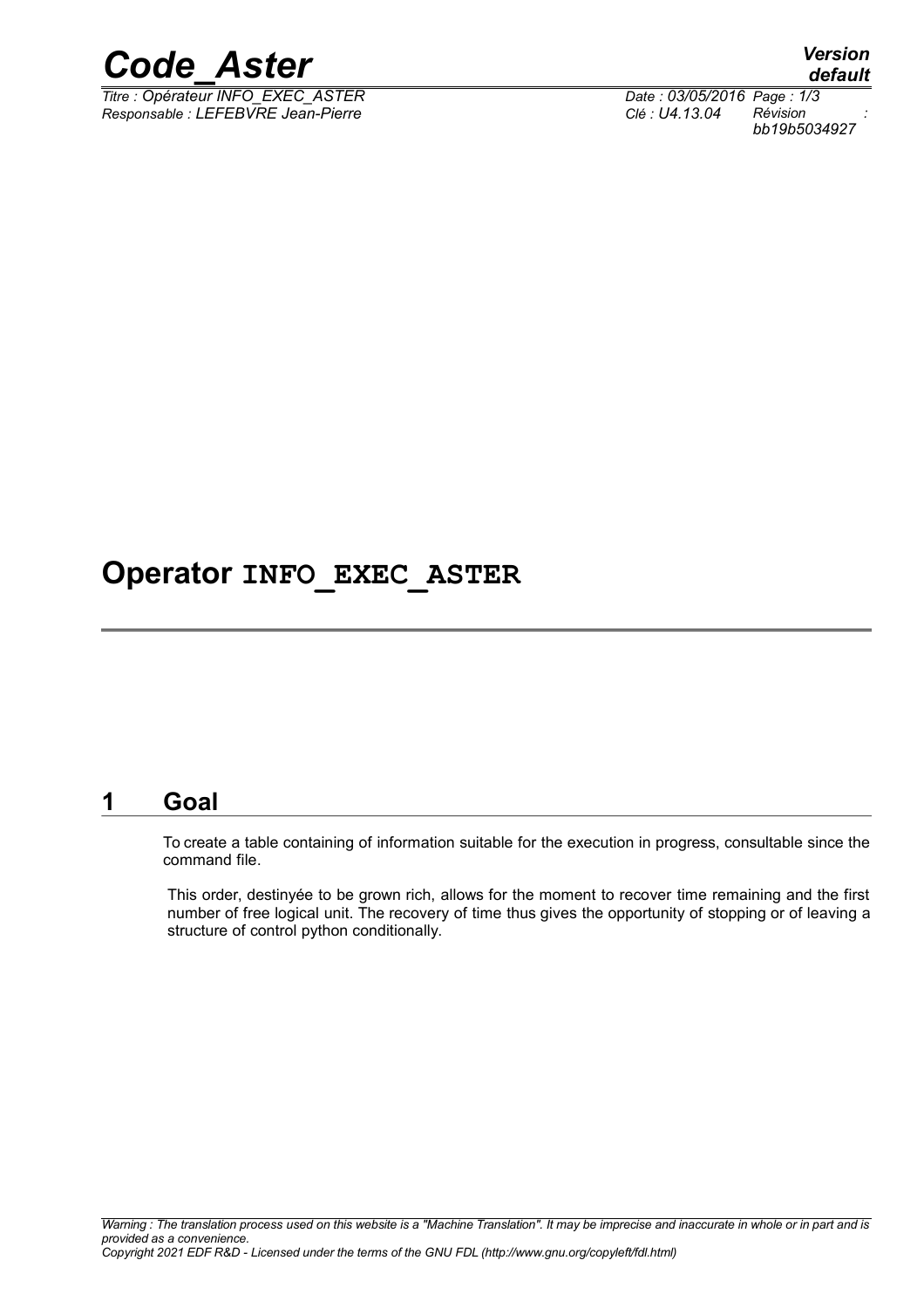# *Code\_Aster Version*

*Titre : Opérateur INFO\_EXEC\_ASTER Date : 03/05/2016 Page : 2/3 Responsable : LEFEBVRE Jean-Pierre Clé : U4.13.04 Révision :*

*bb19b5034927*

## **2 Syntax**

```
Table = INFO_EXEC_ASTER (
        LISTE INFO = / 'TIME RESTANT',
                     \overline{V} 'UNITE LIBRE',
                     / 'ETAT UNITE'),
     \sqrt{ } UNIT = unit, [I]
     \sqrt{6} FILE = nomfic, [1 TXM]
     \Diamond TITLE = title, [1 TXM]◊ INFORMATION = 1
     )
```
## **3 Operands**

#### **3.1 Operand LISTE\_INFO**

Allows to recover time remaining during the execution: it is the difference between time maximum allocated with calculation and the value of time already past.

```
◊ LISTE_INFO = 'UNITE_LIBRE'
```
Return the first number of logical unit available (by decreasing order from 99) at the time of call. This value, recovered in a variable python, can then be place in argument of an order Aster. The numbers of logical unit are managed starting from the order DEFI\_FICHIER [U4.12.03] and are deposited within an internal structure of data to the code which establishes the link between the files and the numbers of units.

```
◊ LISTE_INFO = 'ETAT_UNITE'
```
Return according to the presence of the keyword UNIT or FILE, the state of the logical unit: free, reserved or the associated file name.

### **3.2 Operands UNITE/FICHIER**

◊ UNIT

Number of the logical unit which one wants to question the state

◊ FILE

Name of the file which one wants to obtain the number of logical unit associated

### **3.3 Operand TITLE**

◊ TITLE = title

Affected title with the structure of data counts associated. For more details to see [U4.03.01].

### **3.4 Operand INFORMATION**

◊ INFORMATION = 1

<sup>◊</sup> LISTE\_INFO = 'TIME\_RESTANT'

*Warning : The translation process used on this website is a "Machine Translation". It may be imprecise and inaccurate in whole or in part and is provided as a convenience.*